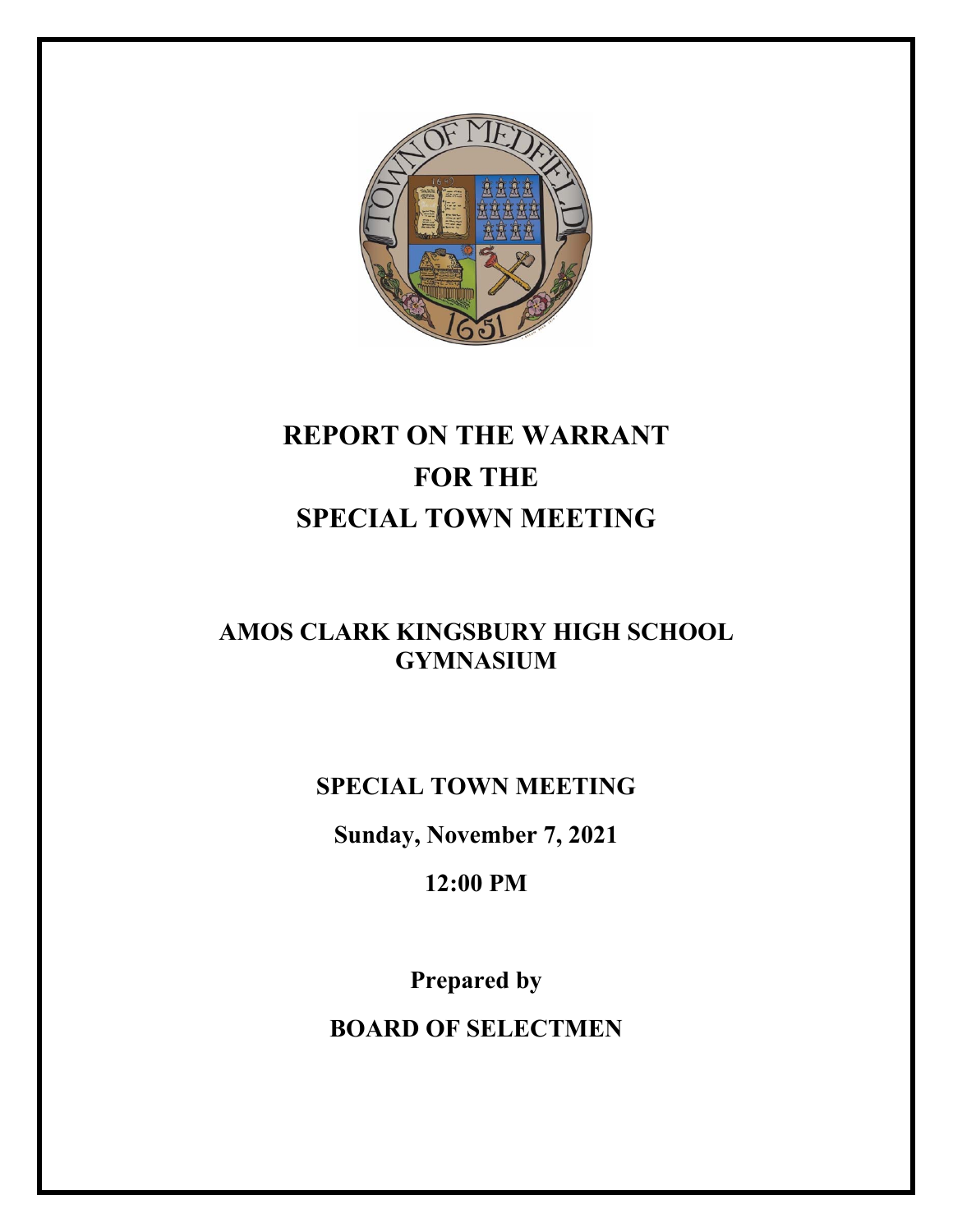### **TOWN OF MEDFIELD COMMONWEALTH OF MASSACHUSETTS WARRANT FOR THE NOVEMBER 7, 2021 SPECIAL TOWN MEETING**

Norfolk, ss.

To the Constables of the Town of Medfield in said County, greetings:

In the name of the Commonwealth, you are directed to notify and warn the inhabitants of the Town of Medfield, qualified to vote in Town Meetings, to meet at the Amos Clark Kingsbury High School Gymnasium, located at 88R South Street, in said Medfield on SUNDAY the SEVENTH day of November, A.D. 2021 at 12:00 PM, then and there to act on the following articles:

**Article 1.** To see if the Town will appropriate a sum of money to pay costs of constructing a new elementary school located on the campus of the Wheelock School at 17 Elm Street in Medfield, Massachusetts, to replace the Dale Street School, including the payment of all costs related to designing the new school project, equipping and furnishing the school, site improvements, and all other costs incidental and related thereto (the "Project"), which new school facility shall have an anticipated useful life as an educational facility for the instruction of school children of at least 50 years, and for which the Town may be eligible for a grant from the Massachusetts School Building Authority (the "MSBA"), and to determine if said appropriation shall be expended under the direction of the Dale Street School Building Committee; to determine if said appropriation shall be raised by borrowing or otherwise; to determine if the Town shall acknowledge that the MSBA's grant program is a non-entitlement, discretionary program based on need, as determined by the MSBA, and any project costs the Town incurs in excess of any grant approved by and received from the MSBA shall be the sole responsibility of the Town and that any grant that the Town may receive from the MSBA for the Project shall not exceed the lesser of (1) forty-four and ninety hundredths percent (44.90%) of eligible, approved project costs, as determined by the MSBA, or (2) the total maximum grant amount determined by the MSBA; to determine if the amount of any borrowing authorized for the project shall be reduced by any grant amount set forth in and received pursuant to the Project Funding Agreement that may be executed between the Town and the MSBA; to determine whether any premium received by the Town upon the sale of any bonds or notes approved for the project, less any such premium applied to the payment of the costs of issuance of such bonds or notes, may be applied to the payment of costs approved for the project in accordance with G.L. c.44, §20, thereby reducing the amount authorized to be borrowed to pay such costs by a like amount; to determine whether the appropriation and any borrowing authorized for the project shall be contingent upon the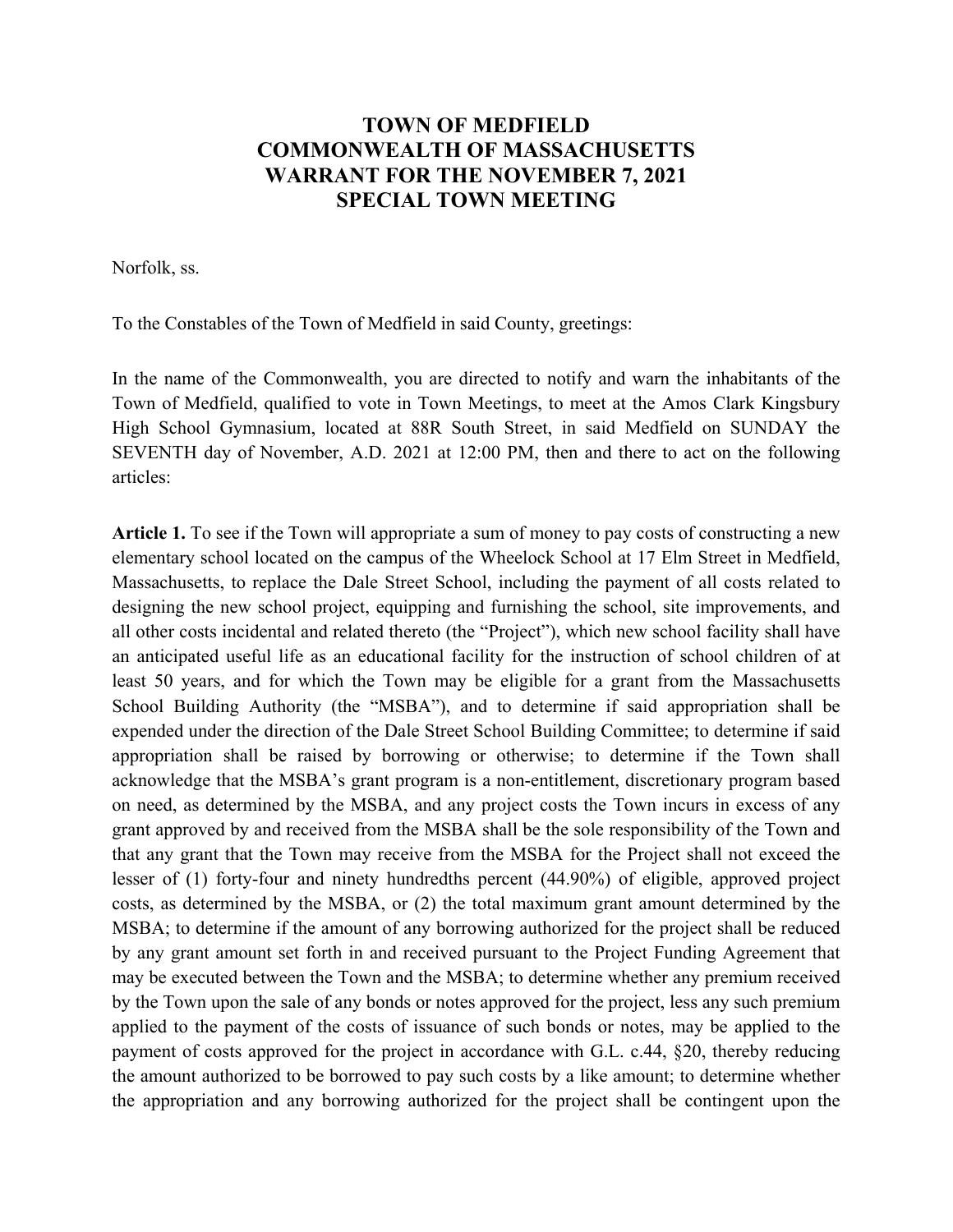Town's passage of a ballot question to exempt the principal and interest payments on such borrowing from the tax limitations of G.L. c.59, §21C (Proposition 2 ½); or to take any other action relative thereto.

### **(Board of Selectmen, School Committee, and Dale Street School Building Committee) TWO-THIRDS VOTE REQUIRED**

*Summary: This article would appropriate the cost of the project (\$80,893,664) and authorize the Treasurer, with the approval of the Board of Selectmen, to borrow the Town's share for the construction of a new elementary school at the Wheelock Campus at 17 Elm Street. The MSBA will provide a not to exceed grant of \$19,599,995 for the Commonwealth's share of the project. This appropriation and authorization to borrow the funds is contingent on a successful Proposition 2 ½ debt exclusion majority vote at the Special Town Election which will be held on Monday, November 15, 2021.* 

#### **Summary of the Estimated Cost of the Project**

| $$62,293,669*$ |
|----------------|
| \$19,599,995   |
| \$81,893,664   |
|                |

*\*Includes \$1 Million for the Dale Street School Project Feasibility Study appropriated at the 2018 Annual Town Meeting and not included in this article* 

#### **Summary of the Estimated Property Tax Impact**

- 30 Year Bond, Estimated 2.25% Interest Rate
- Anticipated Bond Sale Date: January 2022
- August 2022 tax bills will reflect the first debt service payment on the project
- Debt Service Payments to decline over the life of the bond

| <b>Assessed Home</b><br>Value        | <b>FY21 Current Tax Bill</b> | <b>First Year Estimated</b><br><b>Increase</b> |
|--------------------------------------|------------------------------|------------------------------------------------|
| \$475,000                            | \$8,436                      | \$585                                          |
| \$692,421<br>(average single family) | \$12,297                     | \$852                                          |
| \$1,000,000                          | \$17,760                     | \$1 231                                        |

### **WARRANT COMMITTEE RECOMMENDS PASSAGE: 8 to 1 BOARD OF SELECTMEN RECOMMENDS PASSAGE: 2 to 1**